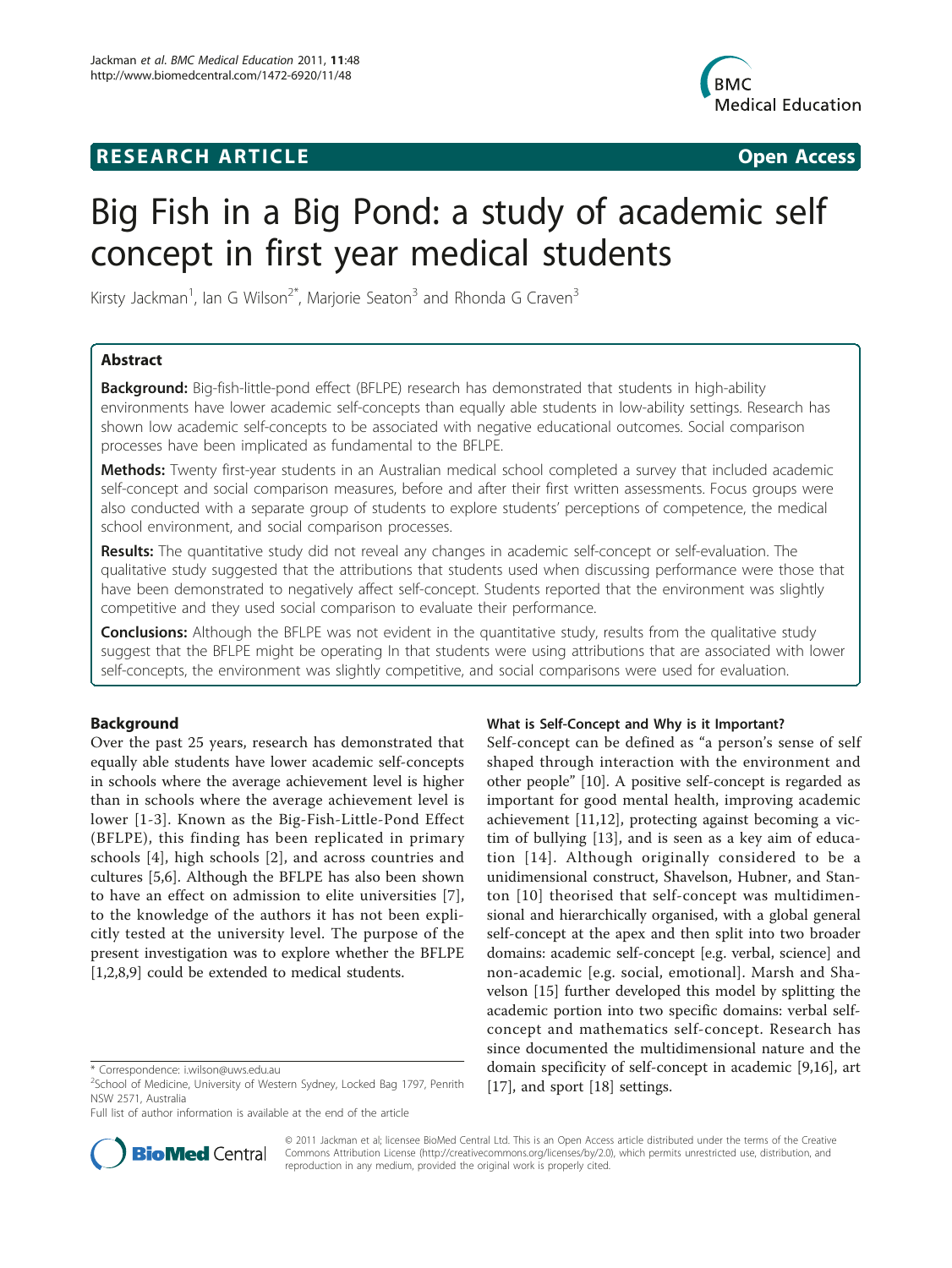The BFLPE is specific to academic self-concept, a construct that refers to an individual's knowledge and perception of his or her level of competence or ability within the academic realm [[19](#page-7-0)]. Research has shown that one's level of academic self-concept can influence factors such as course selection, long-term educational aspirations, educational attainment, academic attainment, and academic achievement [\[5,12,20,21\]](#page-7-0). For example, Phillips [[22\]](#page-7-0) showed that among equally able students, those with a low academic self-concept were portrayed by their teachers as lacking in persistence. In addition Marsh [\[2\]](#page-7-0) showed that the higher a student's academic self-concept, the more likely it was that the student intended to attend university. Furthermore, in a ten-year study, Guay, Larose and Boivin [[20](#page-7-0)] demonstrated that a positive academic self-concept was associated with better educational outcomes. Interestingly, Marsh and colleagues [\[4,23\]](#page-7-0) have demonstrated that when highly successful students leave their regular academic settings and enter high ability settings, their selfconcept declines.

## Self-Concept and Self-Efficacy

Self-concept has been considered to be fundamentally similar to self-efficacy. Self efficacy is defined as a person's belief that he/she has the ability to succeed in a specific task. However, these two constructs differ in various ways [[24\]](#page-8-0). Self-concept judgements require evaluations of skills and abilities, whereas self-efficacy judgements concentrate on what people believe they can do with the skills and abilities they have. Additionally, while academic self-concept focuses on the past, academic self-efficacy looks forward to the future, and what an individual believes he/she could do. Furthermore, selfconcept measures directly imply frame of reference effects, whereas self-efficacy measures do not. In judging one's academic self-concept the achievements of classmates are used as reference points, but no such reference points are implicated in self-efficacy items [\[25\]](#page-8-0).

#### Self-Concept and Attributional Theory

Weiner [\[26\]](#page-8-0) located causal attributions for success and failure within three dimensions: locus, stability, and controllability. Locus refers to whether the cause is located within the individual (internal) or outside the individual (external). Stability refers to whether the cause is constant (e.g., ability) or temporary (e.g., luck). Some causes are controllable, such as effort, but others are not (e.g., luck [[26](#page-8-0)]). According to Weiner, a causal attribution that is internal, stable, and uncontrollable, such as ability, will result in lowered self-concept and motivation; a causal attribution that is internal, unstable, but controllable, such as effort, will also reduce self-concept, but will increase motivation. Moreover, there is a considerable literature

documenting what has been termed the self-serving bias [[27\]](#page-8-0), whereby individuals credit their successes to internal factors, but their failures to external factors. For example two studies [[28](#page-8-0)] demonstrated that college students attributed academic success to causes that were more internal, stable and controllable.

In exploring the relation between attributions and selfconcept Marsh, Cairns, Relich, Barnes, and Debus [\[29](#page-8-0)] found that students who attributed their successes and their failures to external causes were more likely to have lower self-concepts. These authors also demonstrated that attributing failure to a lack of effort was associated with lower maths, reading and general school self-concepts. Additionally, in a seminal work, Craven, Marsh, and Debus [[30\]](#page-8-0) employed a sophisticated feedback intervention with primary aged students that combined internally focussed performance feedback with attributional feedback. Their results suggested that "an increase in effort attributions in failure situations may conflict with a high self-concept".[p. 25] These findings are consistent with Weiner's [\[26](#page-8-0)] assertion that attributing failure to lack effort - an internal, unstable, and controllable attribution - results in lower self-concepts. Taken together the literature suggests that lower selfconcepts are associated with external attributions and with internal attributions that, depending on the attribution, are stable or unstable, controllable uncontrollable.

#### Research Evidence for the BFLPE

According to the theoretical model underpinning the BFLPE, individual ability is positively related to academic self-concept ("I do well academically, so I feel good about my abilities"), but the average ability of the class or school is negatively related to academic selfconcept ("There are students in my class (or school) who are really bright, and I don't feel as bright as them"). The BFLPE is characterised by this latter negative relation. Hence, the BFLPE is a positive outcome for students who are not included in elite classes or schools; they remain a big fish in a very small pond. However, for those students who do attend elite classes or schools, the outcomes are not so positive.

Research evidence for the BFLPE is considerable. It has been shown to exist at different levels of education [[2,4](#page-7-0)-[7](#page-7-0)], to have detrimental effects on educational outcomes (e.g., grade point average, educational and occupational aspirations, and the likelihood of taking advanced English and math classes [[2](#page-7-0)];), and to be longlasting. Marsh, Trautwein, Lüdtke and Koller [[31](#page-8-0)] demonstrated that school-average achievement negatively predicted math self-concept two and four years after graduation from high school. The BFLPE also spans counties and cultures. In a study that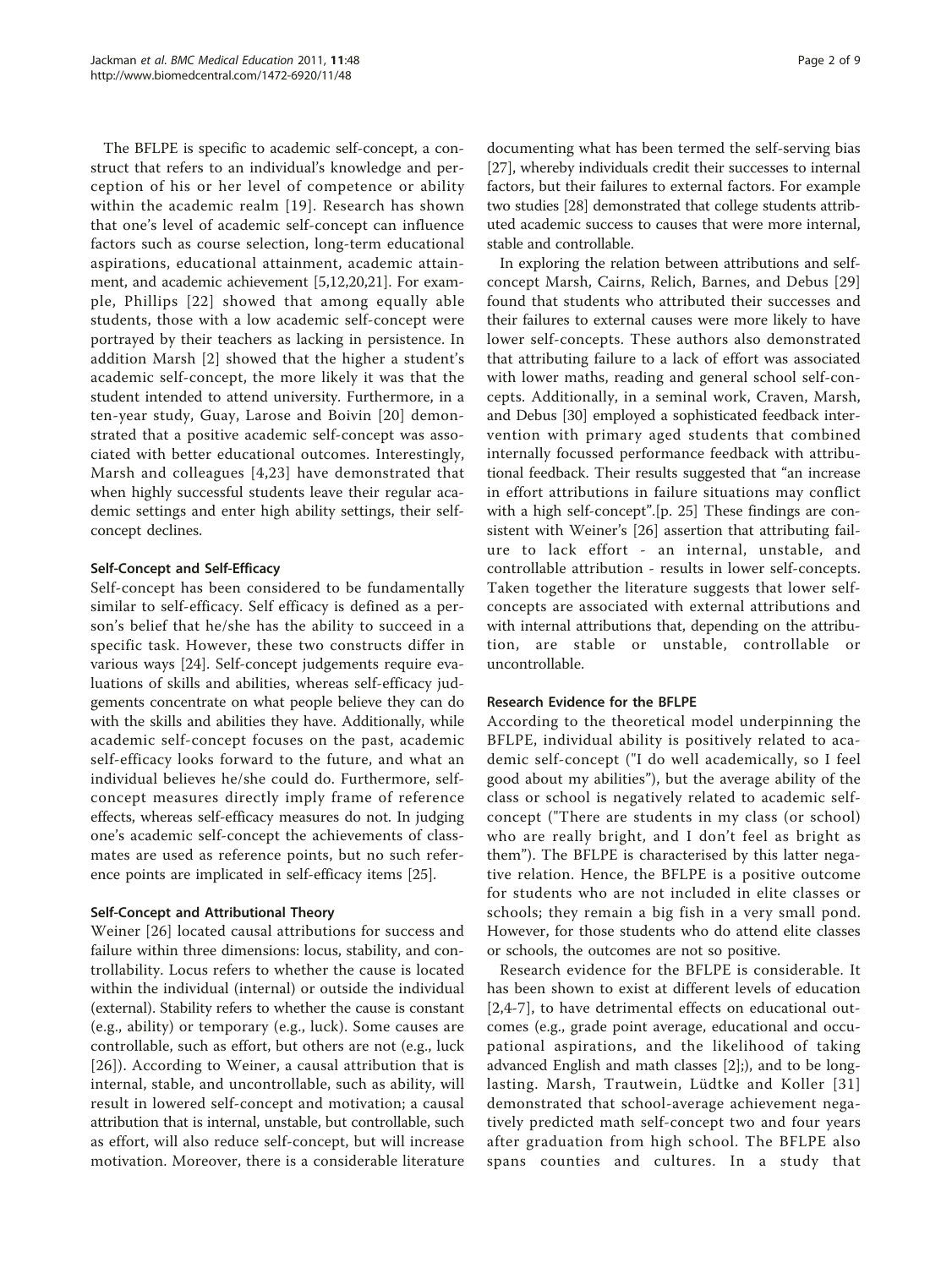demonstrated the BFLPE's universality, the BFLPE was shown to exist in 41 countries that were culturally and economically diverse [\[6\]](#page-7-0). The BFLPE is also extremely robust. In an evaluation of 16 potential BFLPE moderators (e.g., socio-economic status, motivation, self-efficacy, study methods, and behaviour) only three were found to moderate the BFLPE [[32](#page-8-0)]. The BFLPE was greater for highly anxious students, for those who used surface learning as a method of self-regulation, or for those who had a preference for learning cooperatively. These authors concluded that their findings offered "support for the generalizability of the BFLPE and suggest that students are more similar than different in relation to the BFLPE" (p. 36).

#### The BFLPE and Implications for Achievement

Based on a reciprocal effects model [REM], Marsh and Craven [[21\]](#page-7-0) emphasised that academic self-concept and academic achievement are reciprocally related, in such a way that high academic achievement is related to improvements in academic self-concept, and in turn high academic self-concept is related to improvements in academic achievement. In one of the first studies to test this model, Marsh and Yeung [[33](#page-8-0)] assessed students' academic achievement and academic self-concepts across three years. Prior academic achievement was a statistically significant positive predictor of subsequent academic self-concepts for math, English, and science. When individual ability was controlled for, prior selfconcept was a statistically significant positive predictor of subsequent math achievement. A similar, but weaker, relation was demonstrated for science and English. Hence, predictions from the REM were clearly supported by this study. The implication from this model is that for students to reach their full potential, both achievement and academic self-concept should be improved simultaneously. As demonstrated by BFLPE research, however, when students are segregated on the basis of their academic ability their academic self-concepts suffer, and according to predictions from the REM, their academic performance may also decline.

## The BFLPE and Social Comparison

Although they may be unaware of the term, people frequently engage in social comparison. They compare themselves with others in all sorts of ways, from comparing their salary packages, to their attractiveness and tennis ability. Marsh, Seaton, Trautwein, Lüdtke, Hau, O'Mara and Craven [\[34\]](#page-8-0) have suggested that social comparison lies at the heart of the BFLPE. They have theorised that "students use the average level of academic accomplishments of other students within their school to form a frame of reference against which to evaluate their own academic accomplishments" [p. 326]. Empirical evidence for this was provided by Huguet, Dumas, Marsh, Regner, Wheeler, Suls, Seaton and Nezlek [[35\]](#page-8-0) who demonstrated that the BFLPE was based on comparisons that students made with the class as a whole. Hence, each class or school provides a particular frame-of-reference that students use for evaluation. As a result, "equally able students will evaluate their own academic accomplishments based on their current frame-of-reference, and this process will in turn affect academic self-concept" [[36\]](#page-8-0). Thus, according to the BFLPE, it is better for academic self-concept to be a big fish in a little pond [to be a good student in a group of average ability students] than to be a small fish in a big pond [to be a good student in a group of high ability students]. Various suggestions have been proposed to overcome the BFLPE. For example, it has been suggested that reducing the amount of social comparison in the classroom by avoiding competitive environments may lessen the BFLPE [\[4](#page-7-0)].

#### The Present Investigation

The present investigation consisted of two studies. Study 1 aimed to investigate quantitatively the academic selfconcepts and social comparisons [measured by self-evaluations of ability compared with classmates] of firstyear medical students to ascertain whether they declined during the year. Although we were unable to test for the BFLPE per se, as specific conditions need to be met to do so [[34](#page-8-0)], we theorised that a decline in self-concept would be an indication that the BFLPE may be occurring. Being in a high-ability course [medical school] could negatively influence academic self-concept and self-evaluation of abilities as a result of being surrounded by high achieving peers (the BFLPE) [[21\]](#page-7-0), especially when performance is made salient in the form of examination results. In Year 1 the first opportunity that students get to compare their academic performance is after the midyear examinations when the results are released. In this study we measured academic self concept prior to the examinations and after. In Study 1, two hypotheses were formulated:

- (1) Academic self-concept will be significantly lower
- at Time 2 compared with Time 1.
- (2) Self-evaluations of ability will be significantly lower at Time 2 compared with Time 1.

Study 2 examined the relations between self-concept, social comparison, and academic achievement from a qualitative perspective. In relation to first-year medical students it aimed to: (1) gain an understanding of their thoughts and feelings about their individual academic performance; and (2) explore the nature of the peer group in the medical school environment. No hypotheses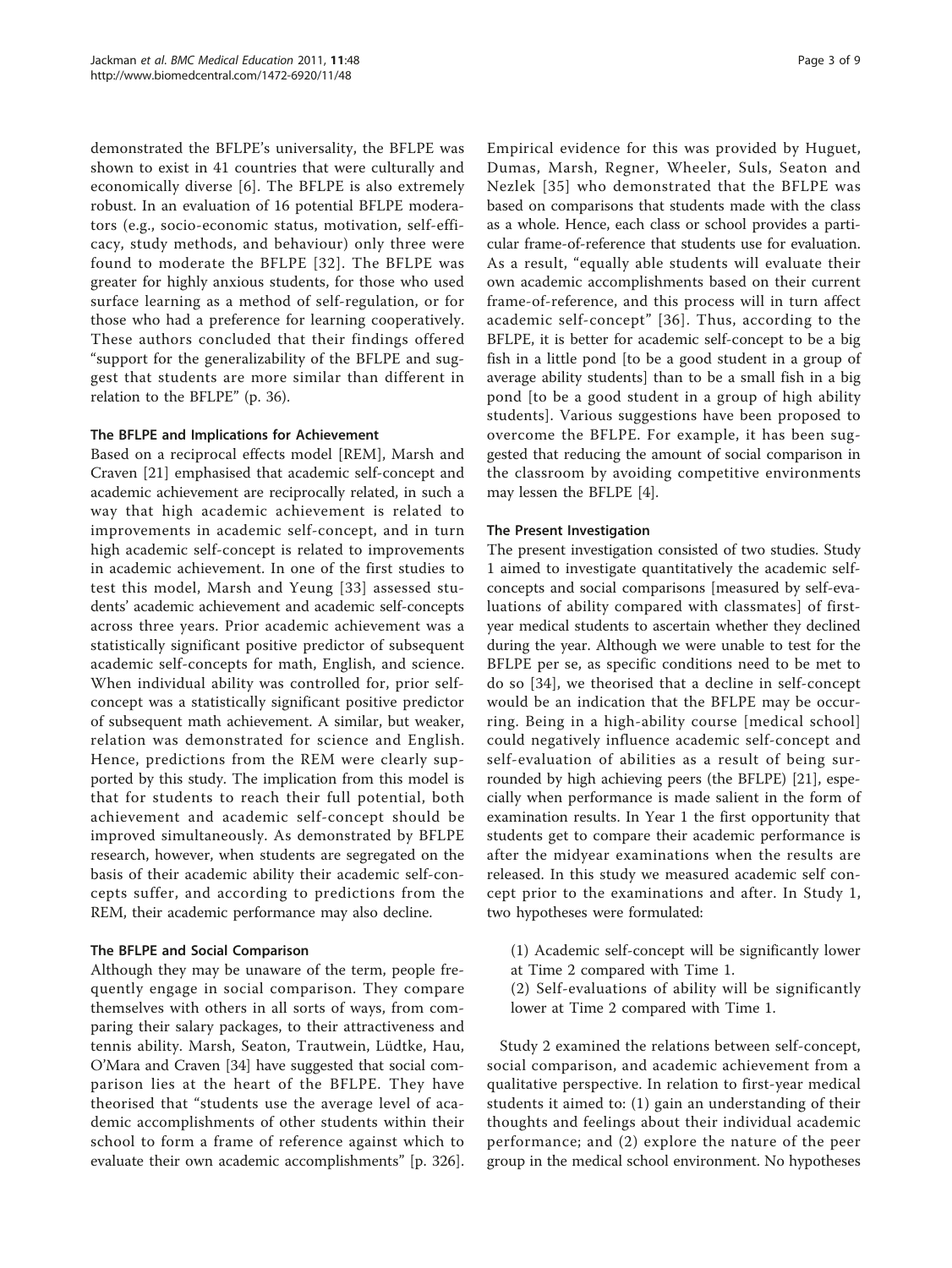were postulated. Rather, research questions were formulated as follows:

(1) How do students perceive and evaluate their performance?

(2) Do students find the environment competitive?

Ethical approval was provided by the Universities Human Research Ethics Committee

## Study 1 - Method Participants

First-year medical students ( $N = 133$ ) from an Australian university were invited to participate. The school is new with this cohort being the second cohort admitted. The course is a five year undergraduate program which takes school leavers, graduates of other degrees and applicants with partially completed degrees. The primary method of teaching in Years 1 and 2 is Problem-based learning tutorials. Year 1 is an integrated program which runs for the full academic year. Students sit a midyear examination consisting of three written papers. Results as a percentage score per paper are provided shortly after the examination.

#### Measures

The Academic Self Description Questionnaire II (ASD-QII) [[8](#page-7-0)[,37](#page-8-0)] was constructed specifically to measure academic self-concept. The six items used for each school subject were adapted by changing the subject name to "in most academic subjects". Items included "I am hopeless when it comes to most academic subjects". Students responded on an 8-point Likert type scale ranging from 1 (strongly disagree) to 8 (strongly agree). One negatively worded item was reverse scored. A higher rating meant that participants had higher academic self-concepts. The psychometric properties of the ASDQII have been shown to be acceptable [\[37\]](#page-8-0).

Self-evaluation was used as a measure of social comparison. A single item, shown to be valid in previous social comparison research [[38,39\]](#page-8-0), was used. Participants were asked "How much better/worse are you academically compared with most of the other students in your year". Students responded on a 5-point Likert scale ranging from  $1(much worse)$  to 5 (much better), with a mid-point of 3 (the same).

## Procedure

At both Time 1 (Semester 1) and Time 2 (Semester 2) the surveys were delivered to all first-year medical students during problem-based learning tutorials. Time 1 and Time 2 were both very early in the respective semester. Each student was provided with an information sheet, consent form and the survey and asked to return

them to the tutor or to a box at school reception. Most chose to return their survey to the front desk so students were not aware of who was completing the survey. Students were able to put their name on the survey so that longitudinal analysis could occur.

Performance was made salient by administering the surveys at Time 2 after students had received their grades for Semester 1. However, due to a low response rate, the survey questions were also put on-line and participants were emailed a direct link to the survey. A total of 22 students completed the survey at Time 1 and of these 20 students also completed the Time 2 surveys.

#### Statistical Analyses

Data were analysed using SPSS v.17. Alpha was set at .05. Assumptions of normality were found to be satisfactory for both academic self-concept and self-evaluation. A paired samples t-test with a two-tailed approach was used to compare results between Time 1 and Time 2.

## Study 1 - Results

Twenty students volunteered (13 female). Ages ranged from 17 to 38 years, with a mean age of 20.65 years (SD = 4.92). Cronbach's alpha for the ASDQII with the current sample was .92 at Time 1 ( $M = 6.48$ ,  $SD = 0.95$ ) and .79 at Time 2 ( $M = 6.56$ ,  $SD = 0.69$ ). (See Table 1).

Means for Self-evaluation scores at Times 1 and 2 are shown in Table 1. Self-evaluation at Time 1 and 2 and academic self-concept at Time 1 and 2 were moderately correlated (self-evaluation:  $r = .62$ ; academic self-concept:  $r = .51$ ). Self evaluation and academic self concept did not significantly correlate with each other at Time 1 or Time 2 (Time 1:  $r = .18$   $p = .44$ ; Time 2:  $r = .32$   $p =$ .16). Self evaluation at Time 1 correlated moderately with academic self concept at Time 2 ( $r = .52$   $p = .02$ ).

## Study 1 - Conclusions

Hypotheses 1 and 2 were not supported. Contrary to predictions, there was no statistically significant difference for academic self-concept between Time 1 and Time 2,  $t(19) = -0.498$ ,  $p > 0.05$ . Additionally, again contrary to predictions, there was no significant change in self-evaluation between Time 1 and Time 2,  $t(19) =$ .326,  $p > 0.05$ . The results suggest that medical students' academic self-concepts and self-evaluations had not

#### Table 1 Mean and Standard Deviation scores for Academic Self-Concept and Self-Evaluation across Time

| Time 1 |     | Time 2 |     |
|--------|-----|--------|-----|
| м      | SD  | м      | SD  |
| 6.48   | -95 | 657    | .69 |
| 350    | 61  | 345    | .76 |
|        |     |        |     |

Number of students = 20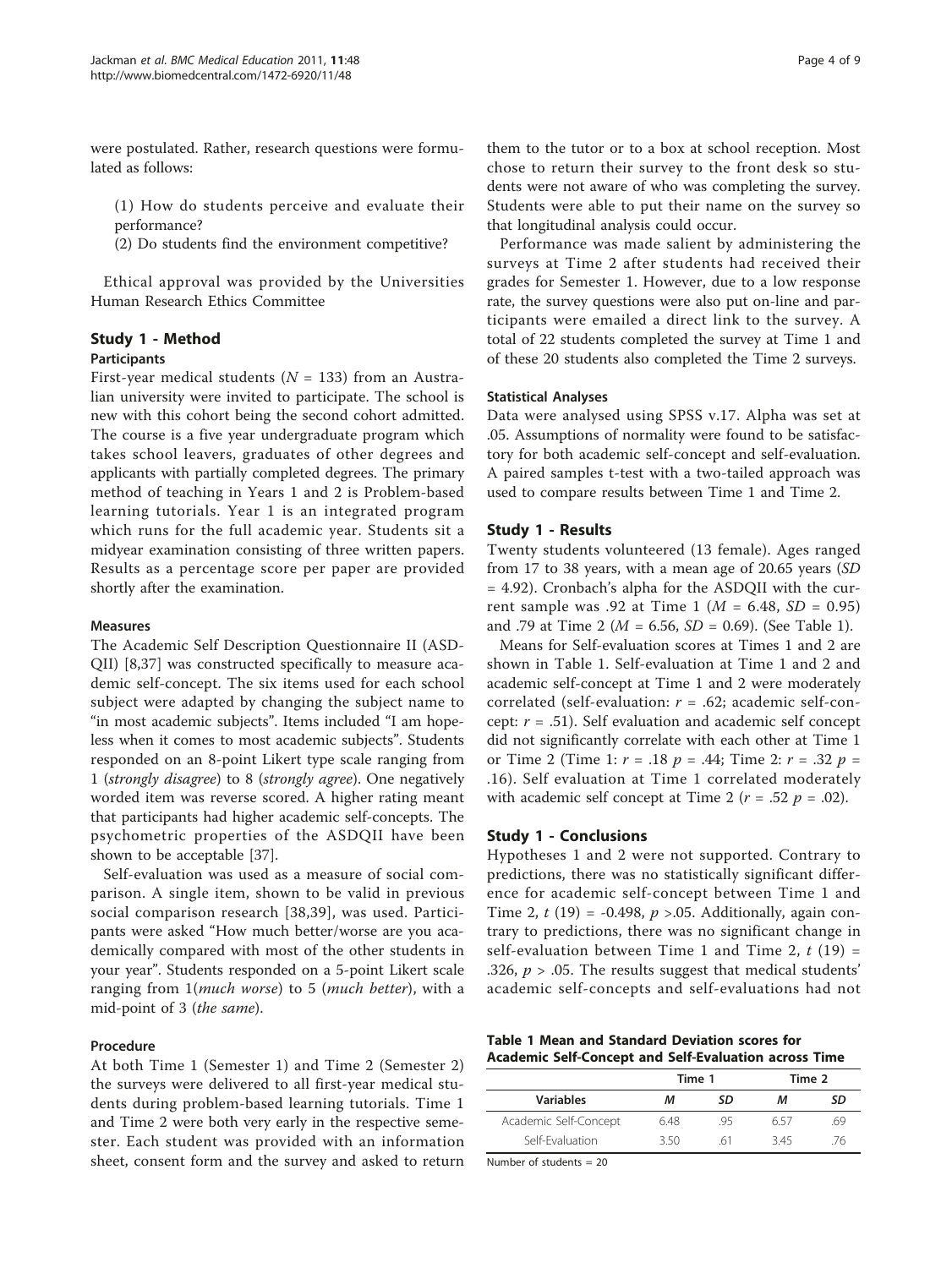changed over time. Although students had knowledge of their academic performance from Semester 1 this knowledge did not seem to affect their academic selfconcepts and self-evaluations at Time 2.

Academic self-concept is based, in part, on how one feels one has performed compared with others. So, the lack of correlation between academic self-concept and self-evaluation at Time 1 and again at Time 2 is surprising. At Time 1 perhaps this is understandable as selfevaluation was based on students' comparisons with other students in the year group and at Time 1 they would have had no basis for these comparisons. However, at Time 2 students should have had a basis for this comparison. Also, self-evaluation at Time 1 and academic self-concept at Time 2 were positively correlated. These findings are surprising and future research is needed to elucidate these issues.

Although medical students are in a highly selective environment, the effects of being within that setting and a part of that course had no effect on academic self-concept or on their self-evaluation. There may be several reasons for this. Firstly, only 20 of a total of 133 students participated. These students may not be representative of the total sample. They may be students who did well in the first semester and so their academic selfconcepts and self-evaluations were not affected by grades. Apart from obtaining a more representative sample, future research should also take grades into account and use structural equation modelling to assess the causal relations between measures of achievement, academic self-concept, and self-evaluation. Secondly, the measures were taken at the beginning of both semesters and overall quite early within the course, so there could be a reflected glory or assimilation effect occurring. Marsh, Kong, and Hau [[23\]](#page-7-0) found that "higher schoolaverage achievements led to lower academic self-concepts (contrast effect), whereas higher perceived school status has a counterbalancing positive effect on self-concept (reflected-glory, assimilation effect)" [p. 337]. It may be these first-year medical students are still feeling the glory of being selected into medical school.

## Study 2 - Method

## **Participants**

All first year medical students ( $N = 133$ ) from the same Australian university as in Study 1 were invited, via email, to participate in scheduled focus groups. This recruitment was separate from that used in the first study. Twenty-six (13 male) students agreed to participate.

## Procedure

Author 1 conducted five semi-structured focus groups at the beginning of Semester 2. The number of students in each group was 4, 8, 7, 2, and 5, representing almost 20% of the student cohort. Each session was structured in the same way using a set agenda of questions. To fit within the student timetable sessions were held at lunchtime and food and drink were provided. Students signed consent forms and the sessions were digitally recorded, then transcribed verbatim with all identifying information removed.

#### Analysis

Data were manually processed via an inductive thematic analysis procedure in which connections, themes, and thematic patterns were identified and explored within the data [\[40](#page-8-0)].

## Study 2 - Results

Almost 20% ( $n = 26$ ) of the student cohort took part in the focus groups. The students were volunteers and that needs to be taken into consideration in understanding the results.

#### Research Question 1. Perceptions and Evaluations of Academic Performance

This Research Question considered how medical students perceived their performance and how they evaluated it. Students had received results for Semester 1 examinations, so their performance was particularly salient to them. Information they received concerning the results was their own mark, the mean, maximum and minimum scores, and the  $25<sup>th</sup>$  and  $75<sup>th</sup>$  percentile scores.

Two minor themes to emerge concerned students who made no attributions concerning their performance. In the first one, students reported being satisfied with their results (5 responses; 20.8% of total responses; see Table [2](#page-5-0)):

"I'm actually pretty happy with my results. I'm getting quite good results and it's a nice sort of thing to know that I am able to maintain what I've done previously."

In the second minor theme, students felt that they could do better in future (3 responses; 12.5% of total responses; see Table [2](#page-5-0)):

## "Comparatively it's good but personally I'd like to do better."

The two main themes to appear in the responses concerned internal and external attributions. In the main theme, students attributed their poor academic performance to external attributions. These included the examination questions being irrelevant, having other commitments that prevented them from studying, not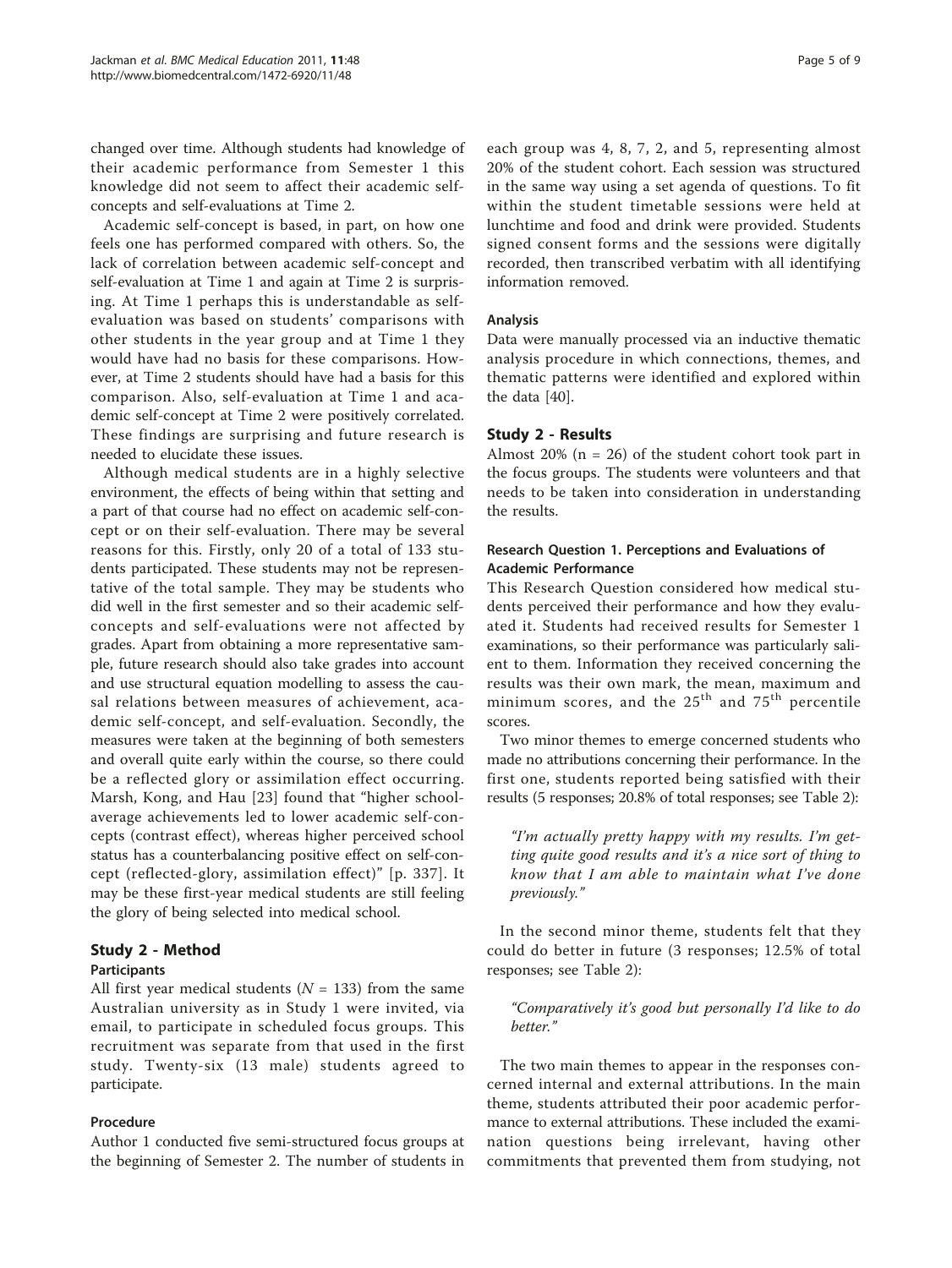| <b>Themes</b>                             | <b>Number of Responses</b> | Percentage of Total Responses<br>in this Category |
|-------------------------------------------|----------------------------|---------------------------------------------------|
| External Attributions                     | 9                          | 37.5%                                             |
| Internal Attributions - Effort            |                            | 29.2%                                             |
| Satisfied<br>[no attributions]            | 5.                         | 20.8%                                             |
| Room for improvement<br>[no attributions] | 3                          | 12.5%                                             |
| <b>TOTAL</b>                              | 24                         | 100.0%                                            |

#### <span id="page-5-0"></span>Table 2 Perceptions of Performance

Number of interviewees = 26

knowing what to expect, and having a very bright peer group (9 responses; 37.5% of total responses; see Table 2):

"I thought I did put a lot of work into it but often I found lots of the questions, .... in the exam which for many of us who would have perceived it as irrelevant."

"Yeah I spend a fair bit commuting to University each day, or driving. I spend maybe 3 ½ hours on the road each day, which is a pain. And yeah, as a result of doing that and plus a lot of volunteer work and being on call, I barely get any study done and plus other work commitments, my family's business which of course is feeling a lot of hardship given our global financial crisis. Yeah, it's hard."

"Because coming like, I came here straight out of high school, everything was sort of there for you. You could study all you needed and get through the exams and you'd be fine. But here, there's just so much things, you just can't really just study the things to answer questions, you have to study everything because they can ask you anything. And having that change, it sort of took a lot to get used to."

"... I think I'm surrounded by yeah, really academically bright people, like it's sort of, like overwhelming that sort of feeling."

Previous research has demonstrated that attributing failure to external causes was associated with slightly lower self-concepts [\[29\]](#page-8-0). The self-concepts of students in the present investigation who used external attributions may have been low, and this may have been due to receiving their examination results.

In the second main theme, students discussed the amount of effort that they felt they had exerted. These students felt that they could do better if they put in more effort - an internal attribution that is unstable but controllable. (7 responses; 29.2% of total responses; see Table 2):

"Results are reflective of the work I put in which was very little, I don't feel good about that but it's the way it is..."

"It was like lazy 'cause I'm a huge procrastinator, I didn't actually start studying for these exams until like a week before the exams, so you know like I know that I'm disappointed with the result, but I know that 'cause I didn't put the work in either."

Attributing failure in this way has been shown to have a negative relation with self-concept [\[29,30\]](#page-8-0). Perhaps the self-concepts of students using such internal attributions may have been low, and as before, this may have been due to having received their examination results. Low self-concepts may also be due to students evaluating their performance by comparing their results with those of others. When asked how they evaluated their performance, students stated that they used the statistics given to them to compare their results and evaluate their performance (8 responses in total):

"Cause like they did release the mean, the highest and lowest marks so like when you have that, you compare yourself."

"...because they posted the grades for each like quartile, each like group so I think that was a good way to compare ourselves to everyone without actually like seeing everyone's grades."

Students appeared to compare themselves with their classmates as a whole - perhaps because individual results were not presented. Previous research has shown that students do compare in this way [[25\]](#page-8-0), and that this type of comparison is associated with lower self-concepts and is the basis of the BFLPE.

#### Research Question 2. Peer Group

This Research Question considered whether students felt their peer group was competitive. To be accepted into medical school in Australia, students need to have a high grade point average or have achieved very highly in the standardised tests that occur at the end of high school. As such, students in medical school tend to be highly intelligent. Research has demonstrated that moving into a situation populated by extremely intelligent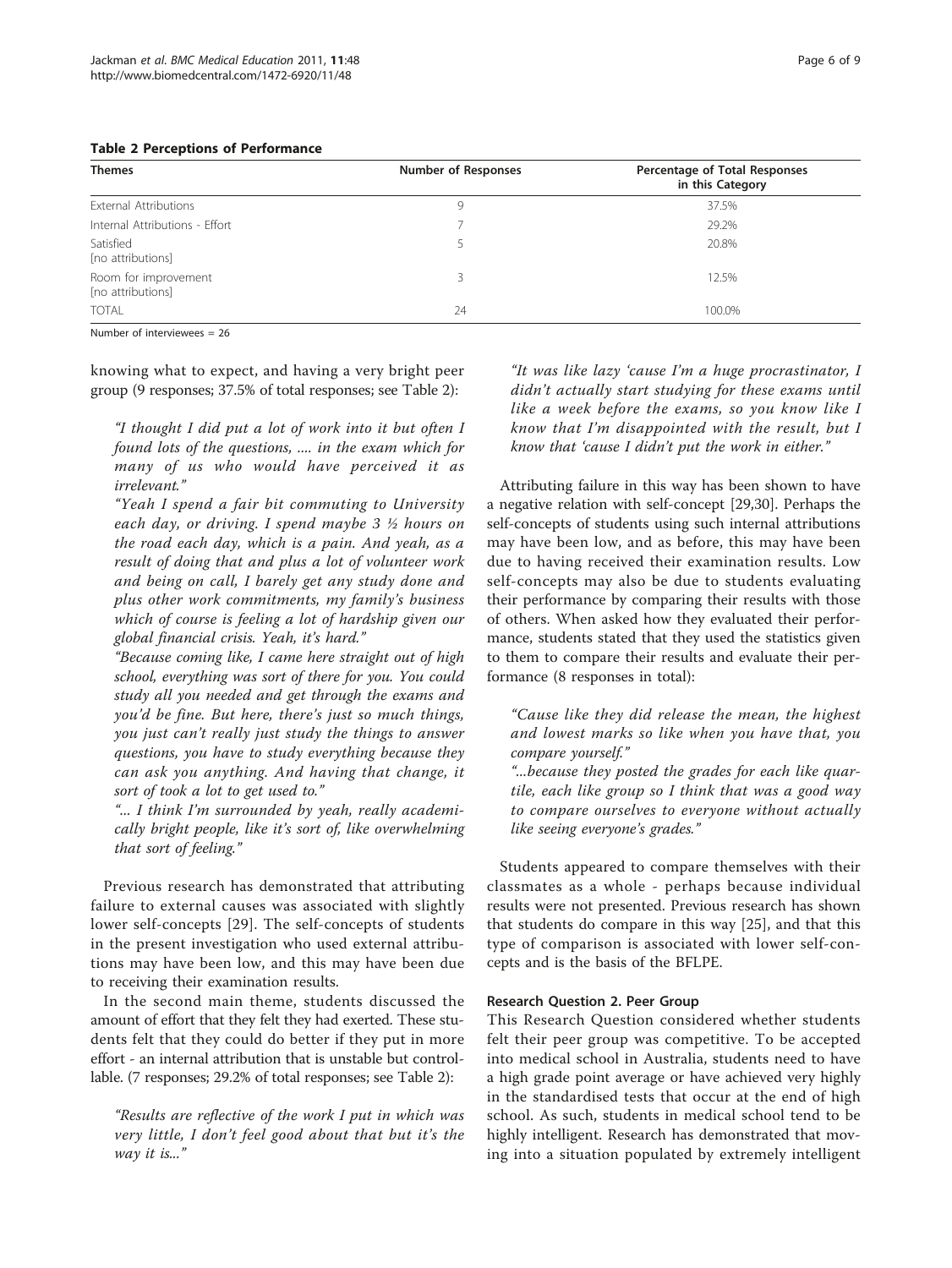others can be detrimental to one's self-concept [\[36\]](#page-8-0) and result in the BFLPE. The approach within this particular University is away from competitiveness and more towards a cooperative environment. By minimising the competitiveness that perpetuates social comparison processes, it has been suggested that the BFLPE may be lessened [[41](#page-8-0)]. With this in mind, students were asked to comment on whether the environment was competitive or not.

Forty-two percent of responses (8 responses; see Table 3) indicated that the environment was not competitive:

"I think it's actually really nice it's not competitive, I've heard that other Med schools are a lot more competitive, like they'd actually know and they really don't help each other and stuff so."

"I don't think it's very competitive, I think a lot of people like help each other and like, you know, like people just post things on like CT and stuff to help each other out with PBLs and exam questions. So I think that yeah, I've never felt like people are very competitive."

Most responses (11 responses; 57.9%; see Table 3) indicated that it was a slightly competitive environment. Some said that they felt competitive so that they could keep up with the others; others felt that while some were competitive, others were not; and some felt that there were others who were unwilling to share information:

"..like if I see friends studying in the library I'm more compelled to study myself in the library rather than just do what I want to do so in that sense I'm a little bit competitive but I'm not trying to like beat them, I just don't want to fall behind I guess, so yeah."

"..coming here to medicine was like going straight back to high school, .....so some are competitive, some aren't"

"And what I found is a lot of, some of the school leavers from selected schools are particularly competitive. They went around at the end of last semester saying I've got all the past papers from Melbourne and they wouldn't share them."

#### Table 3 Peer Group

| <b>Themes</b>           | Number of<br>Responses | <b>Percentage of Total</b><br>Responses<br>in this Category |
|-------------------------|------------------------|-------------------------------------------------------------|
| Slightly<br>Competitive | 11                     | 579%                                                        |
| Not Competitive         | 8                      | 42.1%                                                       |
| <b>TOTAL</b>            | 19                     | 100.0%                                                      |

Number of interviewees = 26

One of the prominent themes found in the analysis concerning competitiveness was in relation to students' previous exposure to highly academic surroundings.

"I feel the same because like compared to my high school, everything is ...competitive it's just oh - 'cause at [name of school] it's not a good environment to become a proper person. Like it's good to study and stuff ...Yeah. So it's just like when I come here there's not a lot of people that are more competitive to where I previously went yeah, at [name of school] it's like that you can't become a proper person there. Here it's like people take like it more easy, people aren't so highly strung, ...."

"I don't think it's competitive but we all, sort of, try to help each other, I think, but on the inside we still are, sort of, competitive, seeing as a lot of us come from like selective schools and high schools where you, sort of, have to fight for your position, like - like you still, sort of, feel it a bit, I feel it a bit like the competitiveness, like sort of, on the inside so people like, you know, I just don't want to give this to that person 'cause they'll beat me. "

These comments suggest that prior exposure to a highly academic environment may act as a buffer against the transition into another highly academic setting. This may result in these students not feeling overwhelmed by their new environment. Consequently these students may be able to maintain their belief in their academic competence. Or, it may be that attending high-ability schools may already have undermined the perceptions of their competence - the BFLPE.

Although this medical school attempted to reduce competitiveness it does not seem to have eliminated it completely. Students reported finding the environment slightly competitive and, as already noted, students used social comparison to evaluate their performance. Competitive environments and comparing with others are contributing factors to the BFLPE. Hence, the focus group responses suggest that the BFLPE may be occurring.

#### Conclusions

Social comparison and academic self-concept have been the topic of substantive investigation, but, most of this research has focused on school students within academically selective schools. This is the first study to consider these constructs within the University setting.

Although we were not able to show a reduction in self-concept in Study 1, results from Study 2 suggest that self-concept may not be as strong as it could be. Firstly, students were using attributional styles that have been associated with lower self-concepts.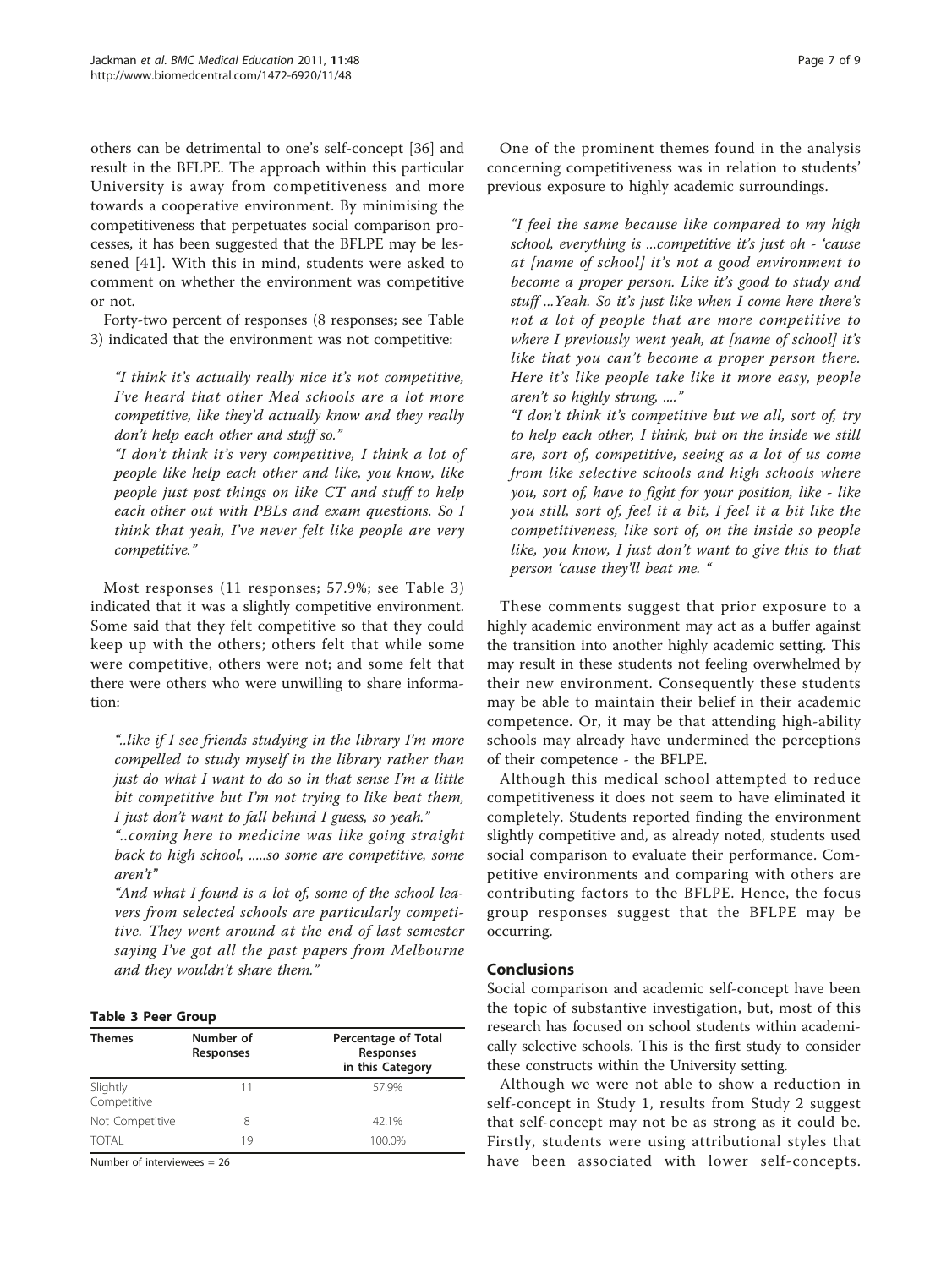<span id="page-7-0"></span>Secondly, even although this particular medical school espoused a cooperative environment, Study 2 results indicated that students found the environment slightly competitive and were using social comparison to evaluate their performance, both contributing factors to the BFLPE. Hence, there may have been a decline in self-concept in Study 1 [that would indicate the presence of the BFLPE] that we were unable to detect due to the small number of participants. Future research should be based on larger samples and include longitudinal designs.

The major strength of this study is in being the first of its kind to examine the BFLPE at the university level with medical students. In doing so, it is the first step in extending the BFLPE model from a school setting and into the tertiary realm. Another strength is in its multimethod design. There is growing recognition that quantitative and qualitative research methods complement each other in ways that both consolidate findings and shed light on issues that are best studied by one or the other [[42\]](#page-8-0). The qualitative study was able to provide insights concerning the self-concepts of medical students that the quantitative study was unable to do.

Unfortunately, as both studies were based on a small sample from one medical school they are therefore of limited generalisability. Being a new school the students are subject to significant evaluative and research surveys and at the time of these surveys students were demonstrating significant survey fatigue. Future research could consider using a larger sample from multiple universities. The quantitative study was anonymous and it was impossible to link survey results with qualitative data. Future research could be designed to match qualitative and quantitative samples.

#### Abbreviations

ASDQII: Academic Self Description Questionnaire II; BFLPE: Big Fish Little Pond Effect; PBL: Problem-based learning; SPSS: Statistical Package for the Social Sciences

#### Author details

<sup>1</sup>School of Psychology, University of Western Sydney, Locked Bag 1797, Penrith NSW 2571, Australia. <sup>2</sup>School of Medicine, University of Western Sydney, Locked Bag 1797, Penrith NSW 2571, Australia. <sup>3</sup>Educational Excellence and Equity Research Program, University of Western Sydney, Locked Bag 1797, Penrith NSW 2571, Australia.

#### Authors' contributions

RC conceived of the research and the approach. KJ conducted the research under the supervision of MS and IW. MS and IW prepared the first drafts of the manuscript and all authors read and approved the final manuscript.

#### Competing interests

The authors declare that they have no competing interests.

Received: 16 November 2010 Accepted: 27 July 2011 Published: 27 July 2011

#### References

- 1. Marsh H: The big-fish-little-pond effect on academic self-concept. Journal of Educational Psychology 1987, 79(3):280-95.
- 2. Marsh H: Failure of high ability schools to deliver academic benefits commensurate with their students' ability levels. American Educational Research Journal 1991, 28(2):445-80.
- 3. Marsh H, Parker J: Determinants of self-concept: It is better to be relatively large fish in a small pond even if you don't learn to swim as well? Journal of Personality and Social Psychology 1984, 47(1):213-31.
- 4. Marsh H, Chessor D, Craven R, Roche L: The effect of gifted and talented programs on academic self-concept: The Big Fish Strikes Again. American Educational Research Journal 1995, 32(2):285-319.
- 5. Marsh H, Hau K: [Big-fish-little-pond-effect on academic self-concept. A](http://www.ncbi.nlm.nih.gov/pubmed/12971085?dopt=Abstract) [cross-cultural \(26 country\) test of the negative effects of academically](http://www.ncbi.nlm.nih.gov/pubmed/12971085?dopt=Abstract) [selective schools.](http://www.ncbi.nlm.nih.gov/pubmed/12971085?dopt=Abstract) American Psychologist 2003, 58(5):364-76.
- 6. Seaton M, Marsh H, Craven R: Earning its place as a pan-human theory: Universality of the big-fish-little-pond effect (BFLPE) across 41 culturally and economically diverse countries. Journal of Educational Psychology 2009, 101(2):403-19.
- 7. Espenshade T, Hale L, Chung C: The frog pond revisited: High school academic context, class rank, and elite college admission. Sociology of Education 2005, 78:269-93.
- 8. Marsh H: A multidimensional, hierarchical self-concept: Theoretical and empirical justification. Educational Psychology Review 1990, 2(2):77-171.
- 9. Marsh H, Yeung A: Coursework selection: Relations to academic selfconcept and achievement. American Educational Research Journal 1997, 34:691-720.
- 10. Shavelson R, Hubner J, Stanton G: Self-Concept: Validation of construct interpretations. Review of Educational Research 1976, 46(3):407-41.
- 11. Chapman J, Tunmer W, Prochnow J: Early reading-related skills and performance, reading self-concept, and the development of academic self-concept: A longitudinal study. Journal of Educational Psychology 2000, 92(4):703-8.
- 12. Guay F, Marsh H, Boivin M: Academic self-concept and academic achievement: developmental perspectives on their causal ordering. Journal of Educational Psychology 2003, 95(1):124-36.
- 13. Marsh H, Parada R, Craven R, Finger L: In the looking glass: A reciprocal effects model elucidating the complex nature of bullying, psychological determinants, and the central role of self-concept. In Bullying: Implications for the classroom. Edited by: Sanders C, Phye G. San Diego: Elsevier Academic Press; 2004:63-109.
- 14. Organisation for Economic Cooperation and Development: Student engagement at school: A sense of belonging and participation. Paris: Organisation for Economic Cooperation and Development; 2003.
- 15. Marsh H, Shavelson R: Self-concept: Its multifaceted hierarchical structure. Educational Psychologist 1985, 20(3):107-23.
- 16. Byrne B, Gavin D: The Shavelson model revisited: Testing for structure of academic self-concept across pre-, early, and late adolescents. Journal of Educational Psychology 1996, 88(2):215-28.
- 17. Vispoel W: Self-concept in artistic domains: An extension of the Shavelson, Hubner, and Stanton (1976) model. Journal of Educational Psychology 1995, 87(1):134-53.
- 18. Marsh H, Hey J, Roche L, Perry C: Structure of physical self-concept: Elite athletes and physical education students. Journal of Educational Psychology 1997, 89(2):369-80.
- 19. Bong M, Shaalvik E: Academic self-concept and self-efficacy: How different are they really? Educational Psychology Review 2003, 2003(15):1.
- 20. Guay F, Larose S, Boivin M: Academic self-concept and educational attainment level: A ten-year longitudinal study. Self and Identity 2004, 3(1):53-68.
- 21. Marsh H, Craven R: Reciprocal effects of self-concept and performance from a multidimensional perspective: Beyond seductive pleasure and unidimensional perspectives. Perspectives on Psychological Science 2006, 1(2):133-63.
- 22. Phillips D: The illusion of incompetence among academically competent children. Child Development 1984, 55.
- 23. Marsh H, Kong C, Hau K: [Longitudinal multilevel models of the big-fish](http://www.ncbi.nlm.nih.gov/pubmed/10707339?dopt=Abstract)[little-pond effect on academic self-concept: Counterbalancing contrast](http://www.ncbi.nlm.nih.gov/pubmed/10707339?dopt=Abstract) [and reflected-glory effects in Hong Kong.](http://www.ncbi.nlm.nih.gov/pubmed/10707339?dopt=Abstract) Journal of Personality and Social Psychology 2000, 78(2):337-49.